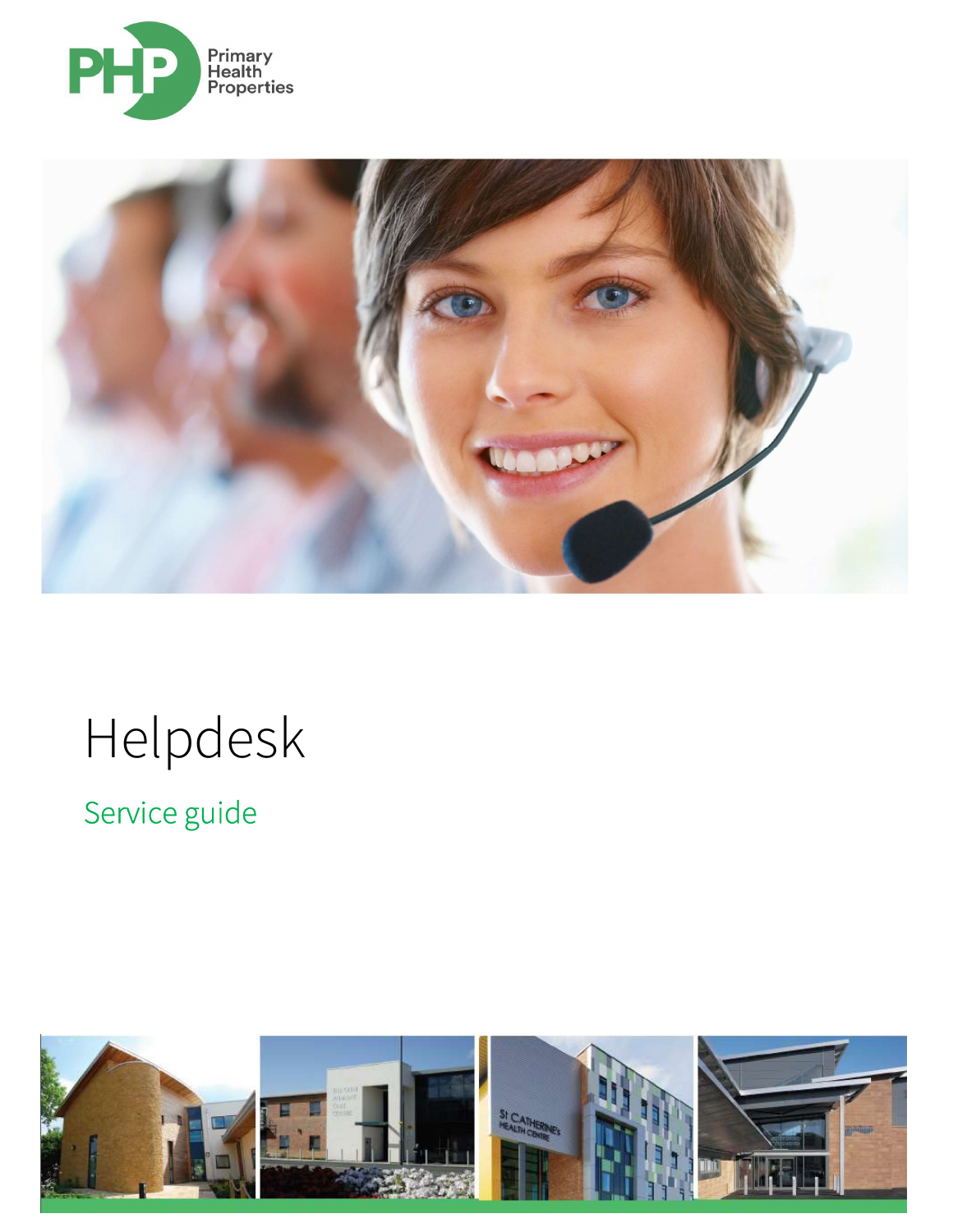

## Content

1. Introduction and objectives 2. Helpdesk overview

3. Hours of operation

4. How to contact the helpdesk

5. Contact procedures

6. Attendance procedures

7. Non attendance/non performance

8. Quotations and improvement works

9. Invoicing and payment

10. Contractor performance management



 Helpdesk: 0844 736 0426 Fax: 01789 404018 Email: helpdesk@phpgroup.co.uk Address: First floor Unit 6, The Courtyard, Timothy's Bridge Road, Stratford Upon Avon CV37 9NP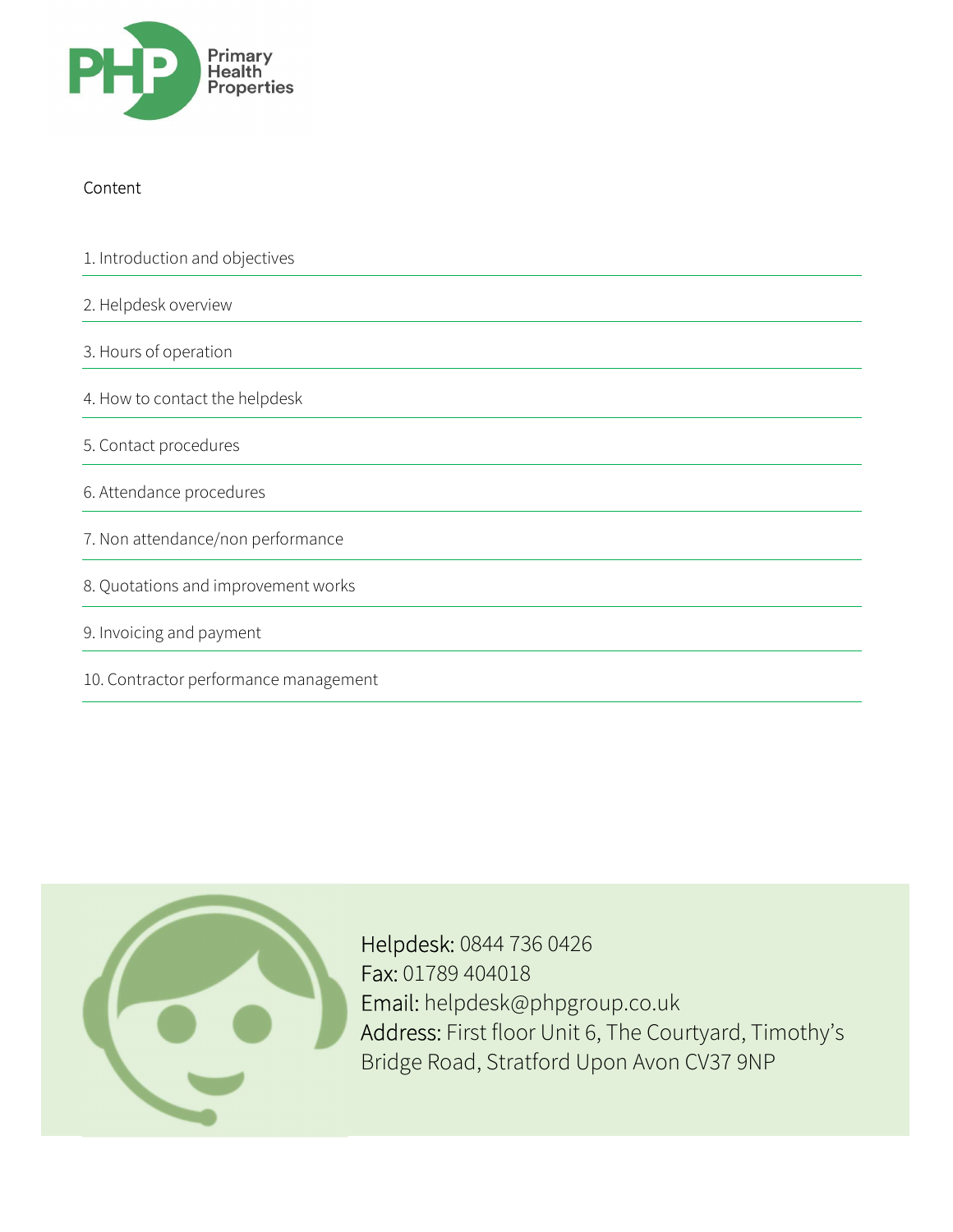

#### 1. Introduction and objectives

This is a comprehensive guide for tenants about what to expect when you contact PHP and we organise a contractor for maintenance or repair to your building. The purpose of these guidance notes is to provide a reference point for the clarification of key helpdesk procedures.

The helpdesk has a number of objectives which include:

- Effective management of calls.
- Delivery of 'best in class' service to all tenants.
- Pro-active management of contractor call-outs.
- Working with contractors to improve overall service.
- A continual learning review producing continually improving performance and service delivery.
- Achievement of service level agreements.
- Identification of cost saving opportunities.
- Identification and implementation of process improvements.
- Identification of service improvement opportunities.
- Comment on customer perception and feedback.

#### 2. Helpdesk overview

The helpdesk provides a single point of contact for the emergency and maintenance works requested by the tenants of PHP's property portfolio.

Emergency Repairs – Reactive repairs and works where there is a risk to health, safety or tenant operational capability.

Maintenance Repairs – Repairs that are required to the property in order to ensure that the property asset does not deteriorate.

Defect Reporting – Tenants will be able to report defects requiring emergency attendance as well as log ongoing issues requiring review on a periodic basis.

#### 3. Hours of operation

Helpdesk core hours of operation are from 09.00am to 5.30pm, Monday to Friday. Calls made outside of these core hours are received by personnel with access to an on-call mobile and will be dealt with in accordance with the level of emergency reported.

#### 4. How to contact the helpdesk

#### During core hours

Ξ

Dedicated contractor line – Escalation/authorisation: 0844 736 0426 Fax: 01789 404018 Email: helpdesk@phpgroup.co.uk

#### Outside office hours

Dedicated contractor line – Escalation/authorisation: 0844 736 0426

#### Helpdesk address

First Floor Unit 6, The Courtyard, Timothy's Bridge Road, Stratford Upon Avon CV37 9NP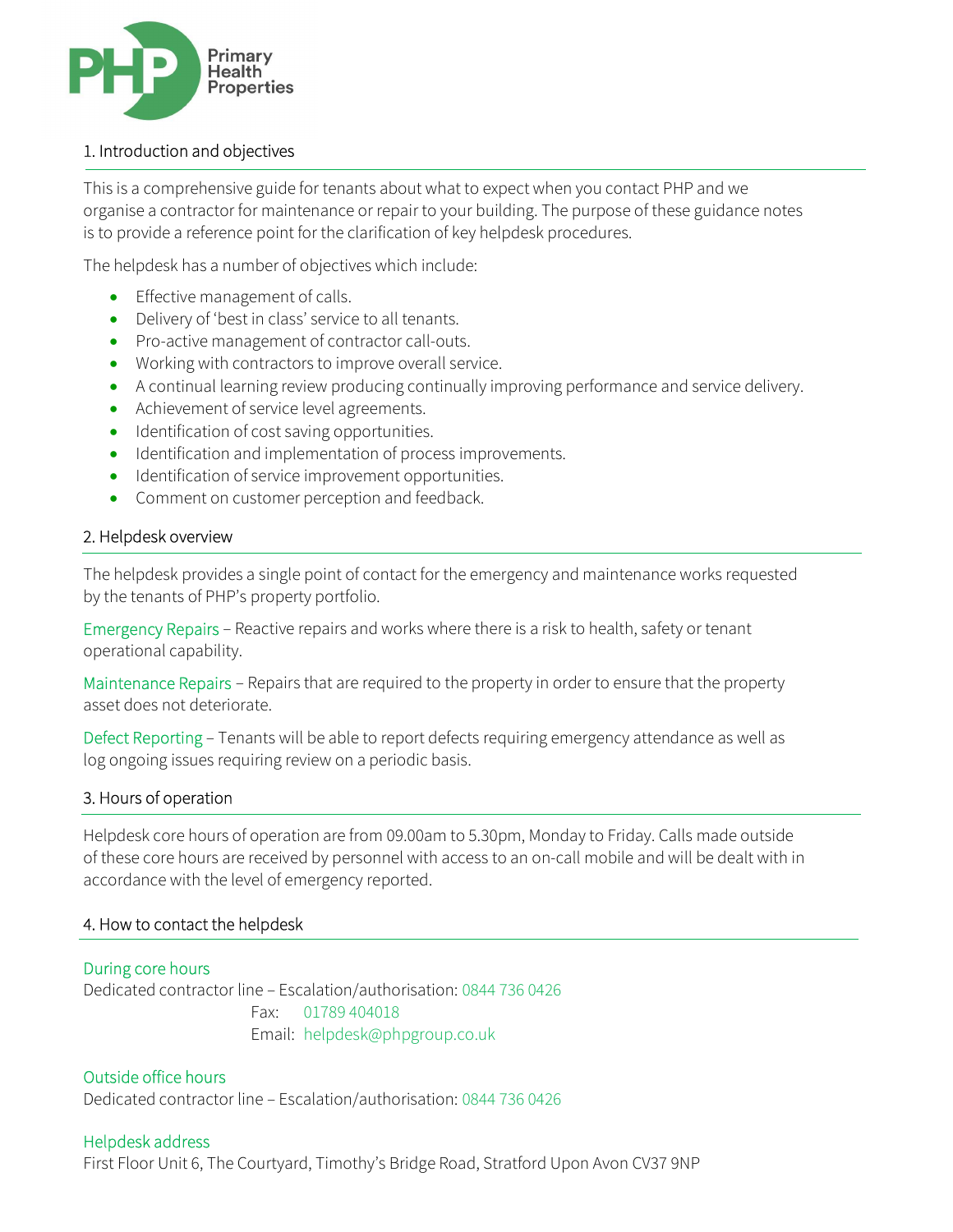

#### 5. Contact procedures

Orders for repair are produced on a Helpdesk Job Card which is emailed to contractors during normal working hours. Urgent requests (requiring a 4-hour response or less) may also be supported with a confirmation telephone call to the contractor.

Orders for works out of hours will be telephoned through with a confirmation order emailed the following working day. A copy of the job card is also sent by email to the tenant representative who has requested the order.

During out of hours periods the contractor will be contactable via telephone on a landline or mobile phone. This contact detail will be stored on the helpdesk and include all required names and telephone numbers.

Upon receipt of the order sent by email, the contractor will check that the details are understood and the correct operative is despatched within the allocated response time, with the correct tools and materials to enable a maximum number of first-time fixes. The contractor should take all required steps to ensure safe receipt of the orders during normal office times and allow for reconciling emergency telephone instructions given out of hours.

The contractor is responsible for organising any Permit to Work or other approvals as required by PHP and must ensure they report to tenants and comply with all health, safety and security site procedures.

The contractor should not contact you to attempt to negotiate the response times. All discussions regarding attendance for work orders will be through the helpdesk, unless the contractor can advise you on how to try to achieve a remote fix.

The helpdesk team will advise you if the response time cannot be met. Response times are flexible and can be altered to reflect lease terms and contractor maintenance agreement terms.

# Helpdesk response options are currently identified as:

Emergency - Attendance within 4 hours Standard - Attendance within 24 hours/ next day

3 day attendance 7 day attendance Log call only - no immediate action required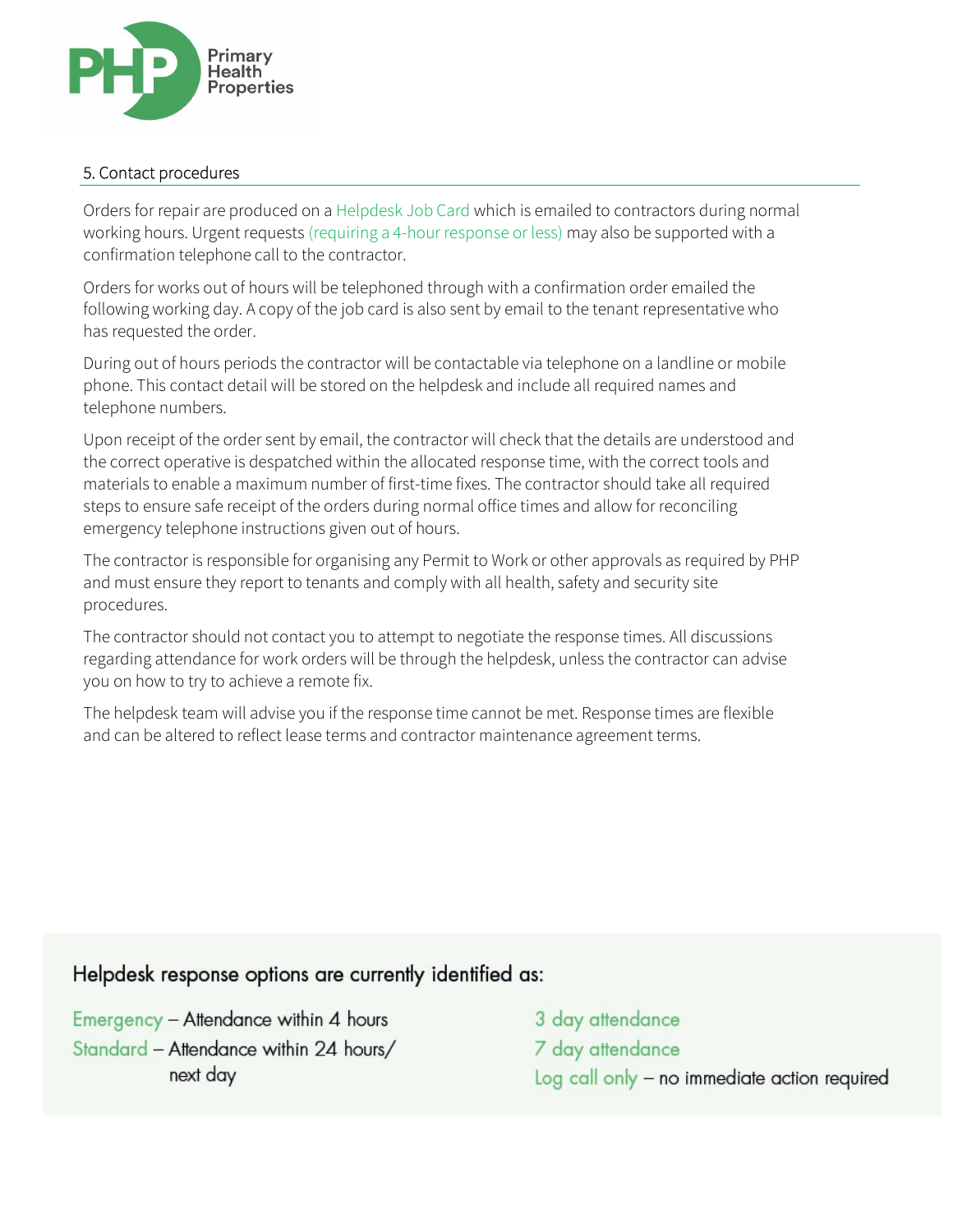

#### 6. Attendance procedures

Ξ

The engineer/operative must comply with your visitor's procedure, which involves signing in at the reception desk. Correct and proper company information and ID should be requested for presentation. The operatives must make themselves known to you with their reason for the visit.

The contractor should produce, if required, the relevant Permit to Work or other approvals as noted above, before commencing the work.

### The contractor is to carry out the work, ensuring:

Compliance with all relevant health, safety and security procedures.

Minimum disruption to the property operation.

Only the work requested, to be carried out under the specific order is to be completed and any additional works or improvements, must be referred to the helpdesk.

That the first fix (or where appropriate, making safe/temporary repair) is undertaken.

#### Helpdesk Job Card

Once the work or visit is complete, the job card which has been sent to the tenant and the contractor should be completed on site with a description of the fix, time on site and whether the job is complete or requires a return visit. The completed job card can be scanned, faxed or emailed back to the helpdesk so the job can be updated.

#### Departure from the premises

The operative should keep you informed at all times during work on site and if the work cannot be fully completed at the time of the visit, as well as what work is outstanding, and when is the expected time and date of completion.

#### 7. Non attendance/non performance

In the event of a contractor's failure to attend to a reported job in the agreed time scale, a default contractor may be instructed to attend and rectify the fault within the required timescale.

Please call the helpdesk on 0844 736 0426 if no one attends when you have been notified by us to expect them.

#### 8. Quotations and improvement works

Any additional works or improvements must be referred to the helpdesk. It is the contractor's responsibility to ensure these details are forwarded direct to the helpdesk, together with any estimated or quoted costs.

Any additional work outside planned maintenance works must be in accordance with the terms of the maintenance contract.